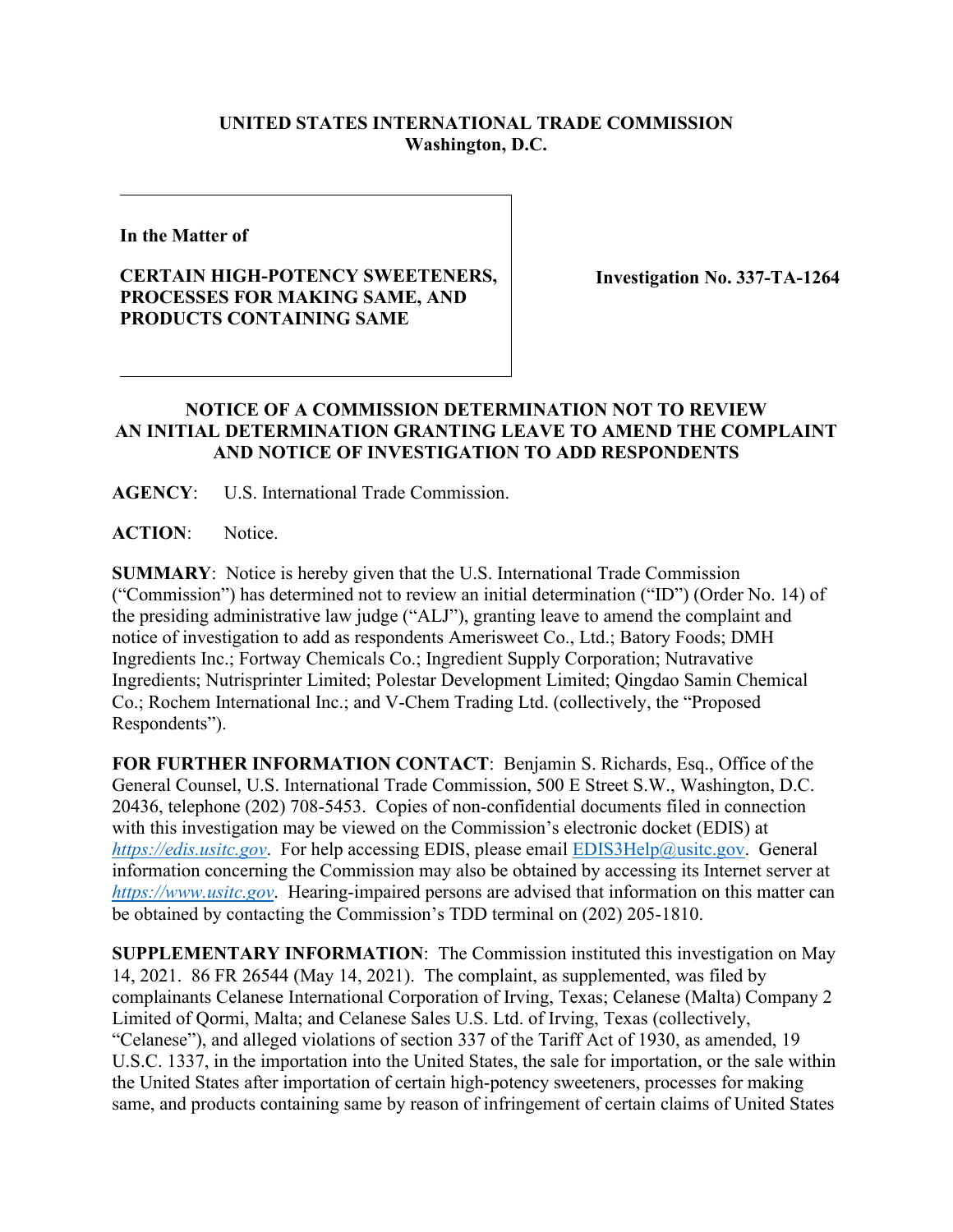Patent Nos. 10,023,546; 10,208,004; 10,590,098; 10,233,163; and 10,590,095. *Id.* The complaint further alleged that a domestic industry exists. *Id.* The Commission's notice of investigation named twelve respondents, including respondents Anhui Jinhe Industrial Co., Ltd., and Jinhe USA LLC (collectively, "Jinhe") and Prinova US LLC ("Prinova"). *Id.* The Office of Unfair Import Investigations ("OUII") is also participating in this investigation. *Id.*

On July 9, 2021, Celanese moved for leave to add the Proposed Respondents to the complaint and notice of investigation. On July 21, 2021, Jinhe filed a brief opposing Celanese's motion on the grounds that certain of the Proposed Respondents could have been identified by Celanese in its original complaint, and that the current respondents, OUII, and the Proposed Respondents will be prejudiced by the addition of respondents at this stage of the investigation. The same day, Prinova filed a notice indicating that it joined Jinhe's opposition. Also, on the same day, OUII filed a brief supporting Celanese's motion.

On August 6, 2021, the ALJ issued the subject ID granting Celanese's motion. The subject ID is based on the ALJ's subsidiary findings that Celanese has shown good cause to add allegations to the complaint that the Proposed Respondents have violated section 337 and that the current parties are unlikely to suffer prejudice due to the addition of the Proposed Respondents to the investigation. No petitions for review of the ID were received.

The Commission has determined not to review the subject ID. The notice of investigation is hereby amended to add the following as respondents to the investigation:

- 1. Amerisweet Co., Ltd.;
- 2. Batory Foods;
- 3. DMH Ingredients Inc.;
- 4. Fortway Chemicals Co.;
- 5. Ingredient Supply Corporation;
- 6. Nutravative Ingredients;
- 7. Nutrisprinter Limited;
- 8. Polestar Development Limited;
- 9. Qingdao Samin Chemical Co.;
- 10. Rochem International Inc.; and
- 11. V-Chem Trading Ltd.

The Commission vote for this determination took place on August 23, 2021.

The authority for the Commission's determination is contained in section 337 of the Tariff Act of 1930, as amended (19 U.S.C. 1337), and in Part 210 of the Commission's Rules of Practice and Procedure (19 CFR Part 210).